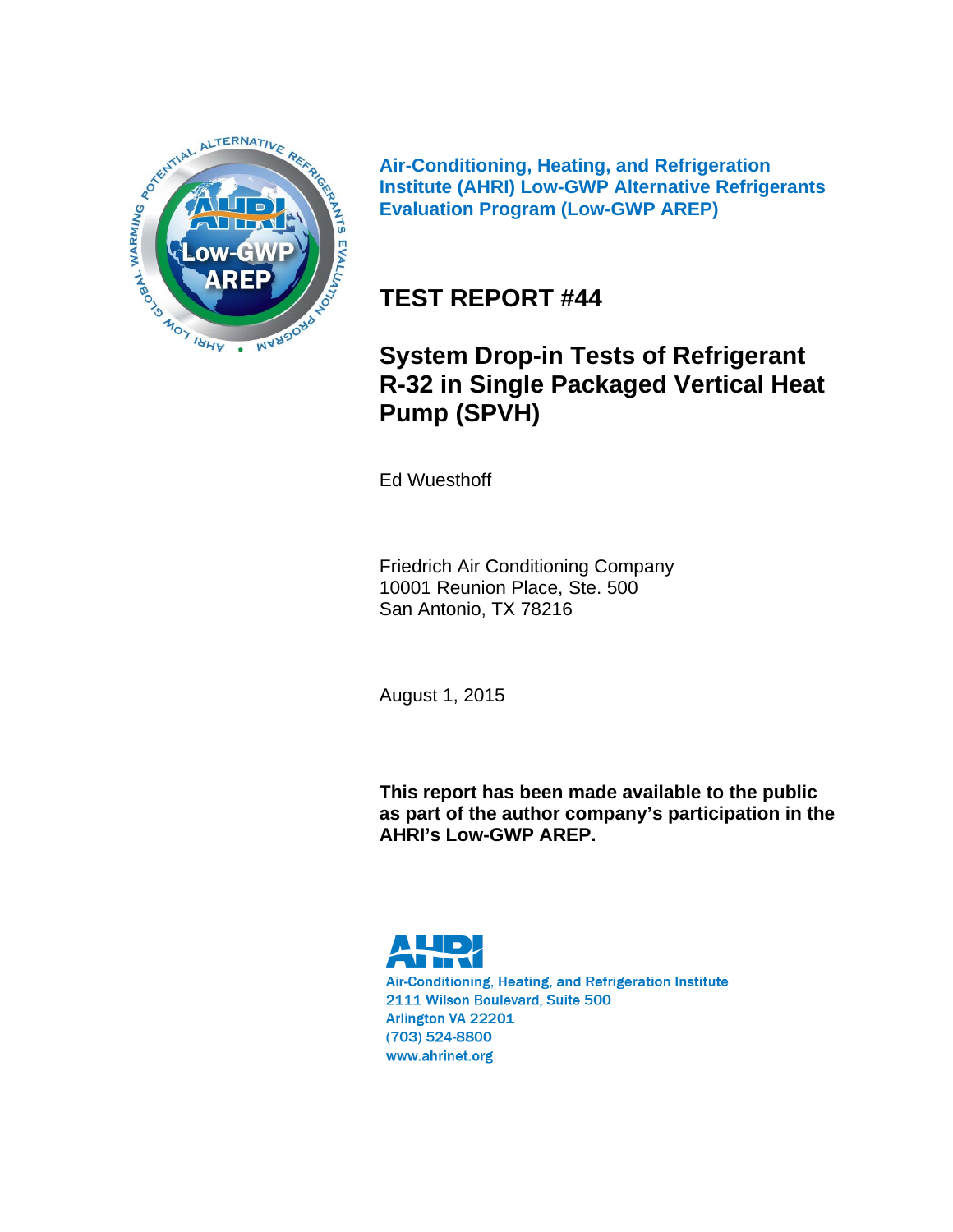#### **Friedrich Test Report**

#### 1. Introduction:

This document reports performance testing conducted on a 1 Ton SPVH, Single Packaged Vertical Heat Pump, designed for operation with R410A, but tested with both R410A and R32 (difluoromethane). This testing occurred during July-August 2014 in the Friedrich Design and Development Center in San Antonio, TX. The purpose for this work was to investigate the suitability of lower Global Warming Potential (GWP) refrigerants as candidate replacements for the HFC refrigerant: R410A.

These two refrigerants have GWP's (IPCC AR4, 100 year ITH) of: R410A - 2088 R32 - 675

#### 2. Details of Test Setup:

#### a. Description of System

 This 1 Ton Single Packaged Vertical Heat Pump, SPVH, is designated as model VHA12R34RTM-A. This R410A heat pump uses a rotary compressor, a dual shaft PSC totally enclosed fan motor, an evaporator blower wheel, a 6 pedal condenser fan blade, one indoor and one outdoor copper tube/aluminum fin heat exchanger, one cooling and one heating capillary metering device, one cooling capillary tube check valve and one heating capillary tube check valve. This production model was built and charged with 37.0 oz. of R410A in January 2014.

The AHRI 390-03 Directory ratings for this SPVH system are:

AHRI # 6563866

Product: Single Package Vertical System - HP

Model Number: VHA12R\*\*\*\*M

Cooling Capacity (BTU/HR): 12,000

EER Rating (BTU/watt) Cooling: 9.80

Heating Capacity (BTU/HR): 11,500

Coefficient of Performance (COP): 3.00

This system tested 103% of "A" cooling capacity and 101% of "A" cooling EER.

#### b. Description of Modifications to System

 This baseline R410A refrigeration system had its production charge evacuated and recharged with nameplate charge of 37.0 oz. of R410A. Prior to R410A re-charging pressure gauges were added to the low side and high side process lines to measure suction and discharge line pressure readings for both the baseline and the "drop-in" testing performance. Thermocouples were added to the outside piping of the refrigeration system to measure the evaporator, condenser, suction and discharge line temperatures. Likewise, after the R410A tests the same SPVH was evacuated and charged with R32. Testing was performed in the same test room for both refrigerant charged series of tests.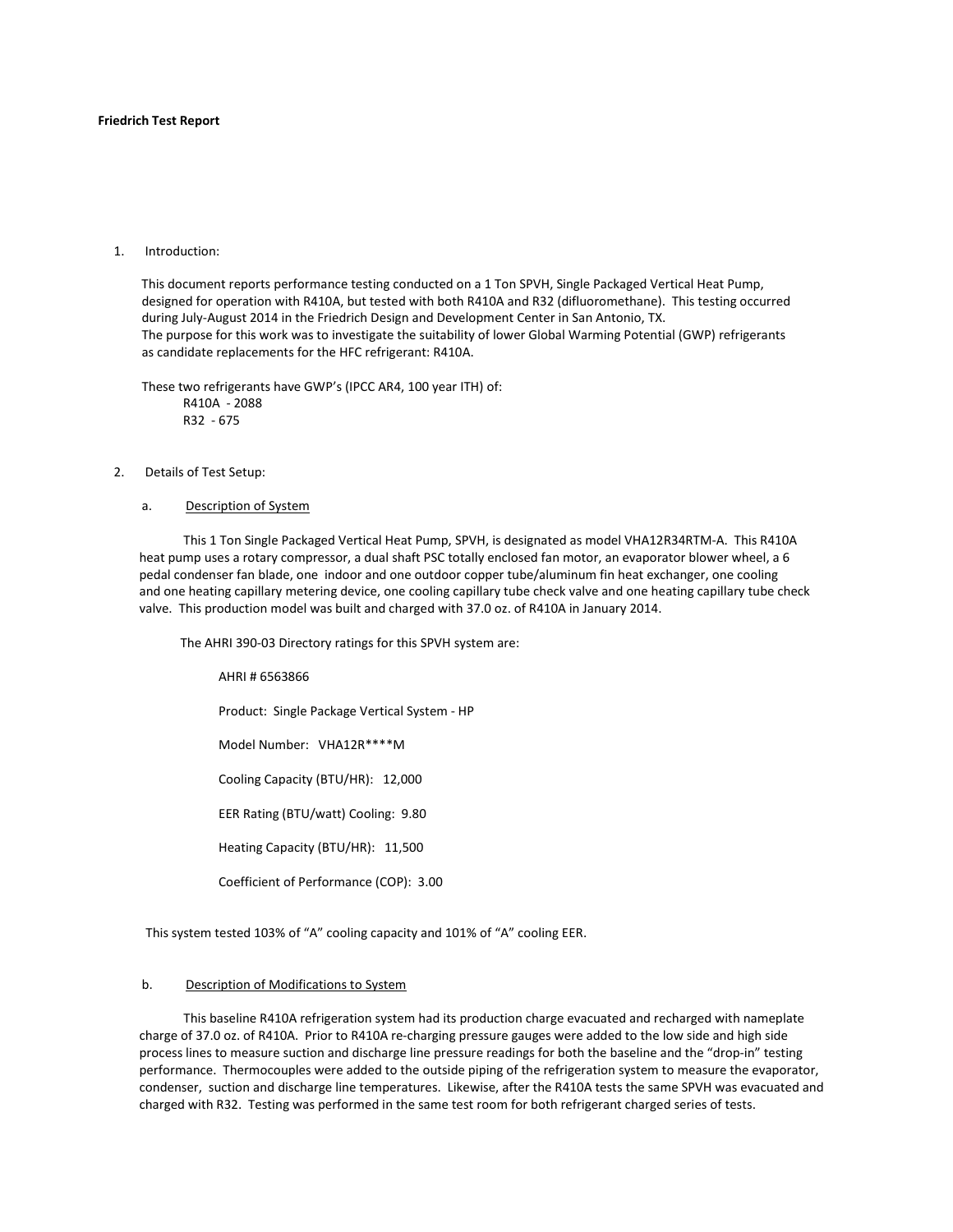#### c. Description of Tests Conducted

The heat pump was performance evaluated using a code tester positioned in the indoor conditioning space of a calorimeter room. For the cooling portion of the test the unit's discharge air plenum is attached to the code tester using an insulated duct. Using the tunnel indoor air-enthalpy method an insulated duct transfers the indoor air CFM through the code tester for measuring the cooling capacity as well as the air temperatures dry bulb and wet bulb entering the indoor conditioning space. A pressure equalizing device is positioned between the indoor and outdoor rooms to adjust to zero static pressure between the indoor and outdoor calorimeter room.

In a similar manner, for the heating capacity testing, the unit's reversing valve is energized to allow the indoor coil to become the heated side of the refrigeration system. For both the cooling and the heating capacity tests stabilization time of a minimum of 2-3 hours is required to maintain the steady state conditions of the unit under test as well as ensuring the test room, and annular spaces adjacent to the test room, are uniformly temperature stabilized. This calorimeter facility is then operated as a psychrometric room with measurement equipment calibrated annually to NIST standards (see calibration records on last page). For this refrigerant comparison I followed the DOE test procedure for SPVU's and SPVH's per AHRI Standard 390 and ANSI/ASHRAE Standard 58.

The testing performed used production components to first operate the test unit at 265v 60 Hz for the baseline "A" test using the R410A production charge quantity of 37.0 oz. at both cooling and heating room conditions. The compressor used was a production R410A rotary compressor with POE oil charged from the supplier. In addition to the compressor the unit under test utilized a 4 row-5/16" OD copper tube-aluminum fin indoor coil and a 4 row- ¼"OD copper tubealuminum fin outdoor coil and a dual shaft, ¼ HP, 6 pole, permanent split capacitor fan motor.

Following the baseline "A" testing this same 1 ton SPVH was evacuated on a vacuum pump and recharged with a lighter charge of R32, recognizing R410A consists of 50% R32. This approach was used realizing using a light charge to balance the system is more accurate than over-charging and weighing refrigerant charge removed. For the "B" drop-in testing the R32 charge amount was set for the cooling capacity test at 28.6 oz. The goal was to set the charge to obtain as close to a 5-10 degree superheat found in the baseline test. The final heating capacity testing for the "B" R32 test was held at the 28.6 oz. charge amount.



#### **Figure 1. Diagram of SPVH Heat Pump**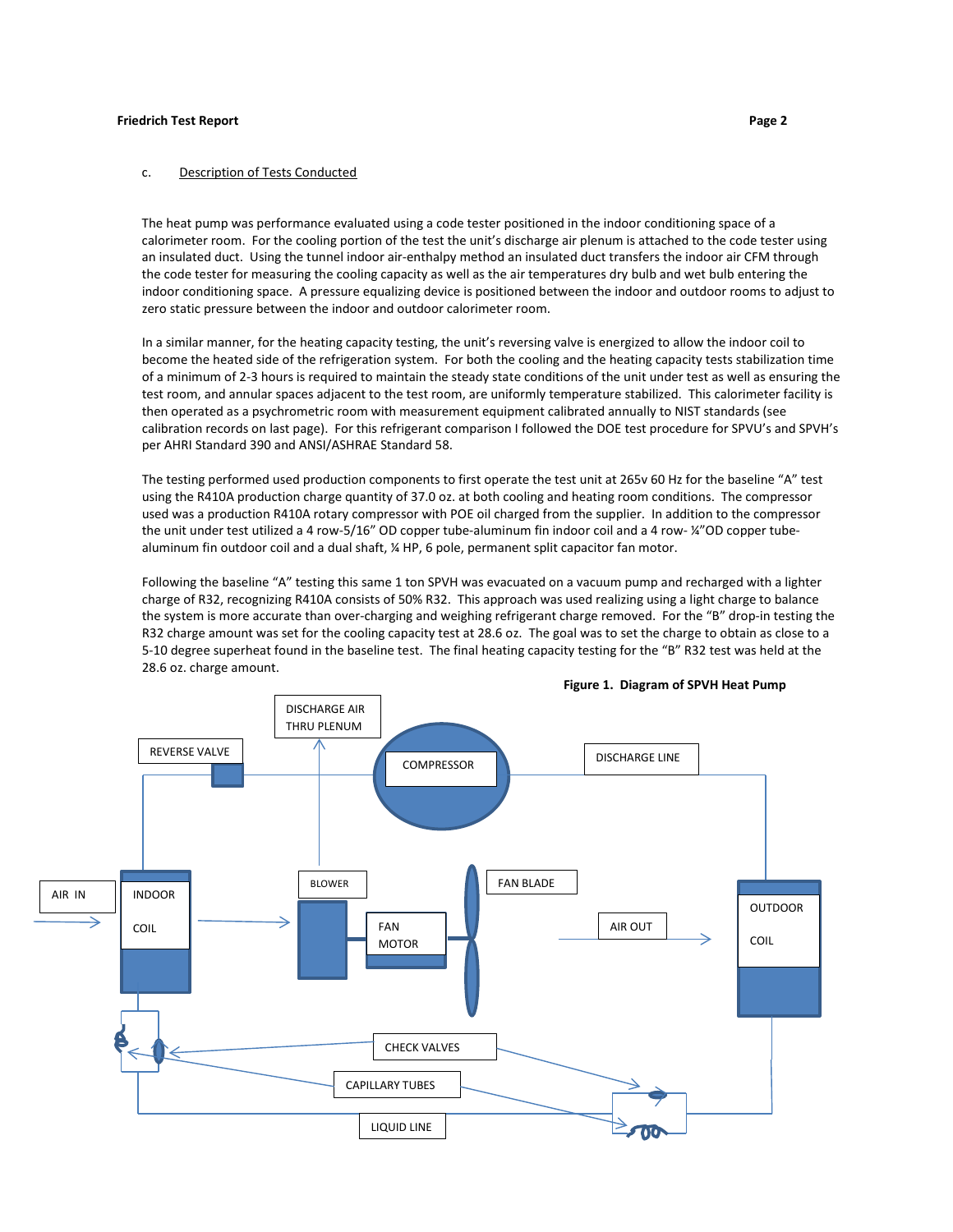**3. Results**

 **Test Data Form for Test: "A" and "B" Cooling Test**

**Type of System:** SPVH SPVH Alternate Refrigerant: R32

| Air Side Data             | Base.        | Alt.         | <b>SI</b>       | Base.        | Alt.         | <b>IP Units</b> | Ratio |
|---------------------------|--------------|--------------|-----------------|--------------|--------------|-----------------|-------|
|                           |              |              | <b>Units</b>    |              |              |                 |       |
| <b>INDOOR COIL</b>        |              |              |                 |              |              |                 |       |
| Heat Exchange Fluid       | <b>R410A</b> | R32 *        |                 |              |              |                 |       |
| Flow Rate (air side)      | 10.96        | 10.90        | 3<br>m<br>/ min | 387          | 385          | <b>CFM</b>      | 1.00  |
| Inlet Temperature         | 26.67/19.44  | 26.67/19.44  | C               | 80.0/67.0    | 80.0/67.0    | F               |       |
| <b>Outlet Temperature</b> | 15.39/14.11  | 15.00/13.94  | C               | 59.7/57.4    | 59.0/57.1    | F               |       |
| <b>OUTDOOR COIL</b>       |              |              |                 |              |              |                 |       |
| Heat Exchange Fluid       | <b>R410A</b> | R32          |                 |              |              |                 |       |
| Flow Rate (air side) +    | Not measured |              |                 |              |              |                 |       |
| Inlet Temperature         | 35.05/24.31  | 35.00/23.01  | C               | 95.09/75.77  | 95.01/73.41  | F               |       |
| <b>Outlet Temperature</b> | Not measured | Not measured | C               | Not measured | Not measured | F               |       |
| Net Air Side Cooling      | 3631         | 3745         | W               | 12,390       | 12,780       | BTU/HR          |       |
| Capacity                  |              |              |                 |              |              |                 |       |

**\***3kg cylinder from Daikin Chemicals † outdoor equilibrium maintained between baseline and alternate for slinger ring steady state operation

| Refrigerant<br>Side Data<br><b>Temperature</b><br>and Pressures | <b>Baseline</b> |         | <b>Alternate</b> | <b>SI Units</b> | <b>Baseline</b> |          | <b>Alternate</b> | <b>IP Units</b> |
|-----------------------------------------------------------------|-----------------|---------|------------------|-----------------|-----------------|----------|------------------|-----------------|
|                                                                 | T(C)            | P [kPa] | T(C)             | $P$ [kPa]       | T(f)            | P [psia] | T(f)             | P [psia]        |
| Compressor<br>Suction                                           | 21.6            | 1087.3  | 15.0             | 1149.3          | 71              | 157.7    | 59               | 166.7           |
| Compressor<br>Discharge                                         | 78.3            | 2990.2  | 80.5             | 3024.7          | 173             | 433.7    | 177              | 438.7           |
| Outdoor Coil<br>Midpoint                                        | 48.3            |         | 47.7             |                 | 119             |          | 118              |                 |
| Outdoor Coil<br>Liquid Line                                     | 35.5            |         | 42.7             |                 | 96              |          | 109              |                 |
| Subcooling                                                      | 12.8            |         | 5                |                 | 23              |          | 9                |                 |
| Indoor Coil Inlet                                               | 18.3            |         | 11.7             |                 | 65              |          | 53               |                 |
| Indoor Coil<br>Outlet                                           | 18.9            |         | 12.2             |                 | 66              |          | 54               |                 |
| Indoor Coil<br>Superheat                                        | 3.3             |         | 3.3              |                 | 6               |          | 6                |                 |
| Net Refrigerant<br>Side Cooling<br>Capacity                     |                 |         |                  |                 | 12,390          | 12,780   | BTU/HR           |                 |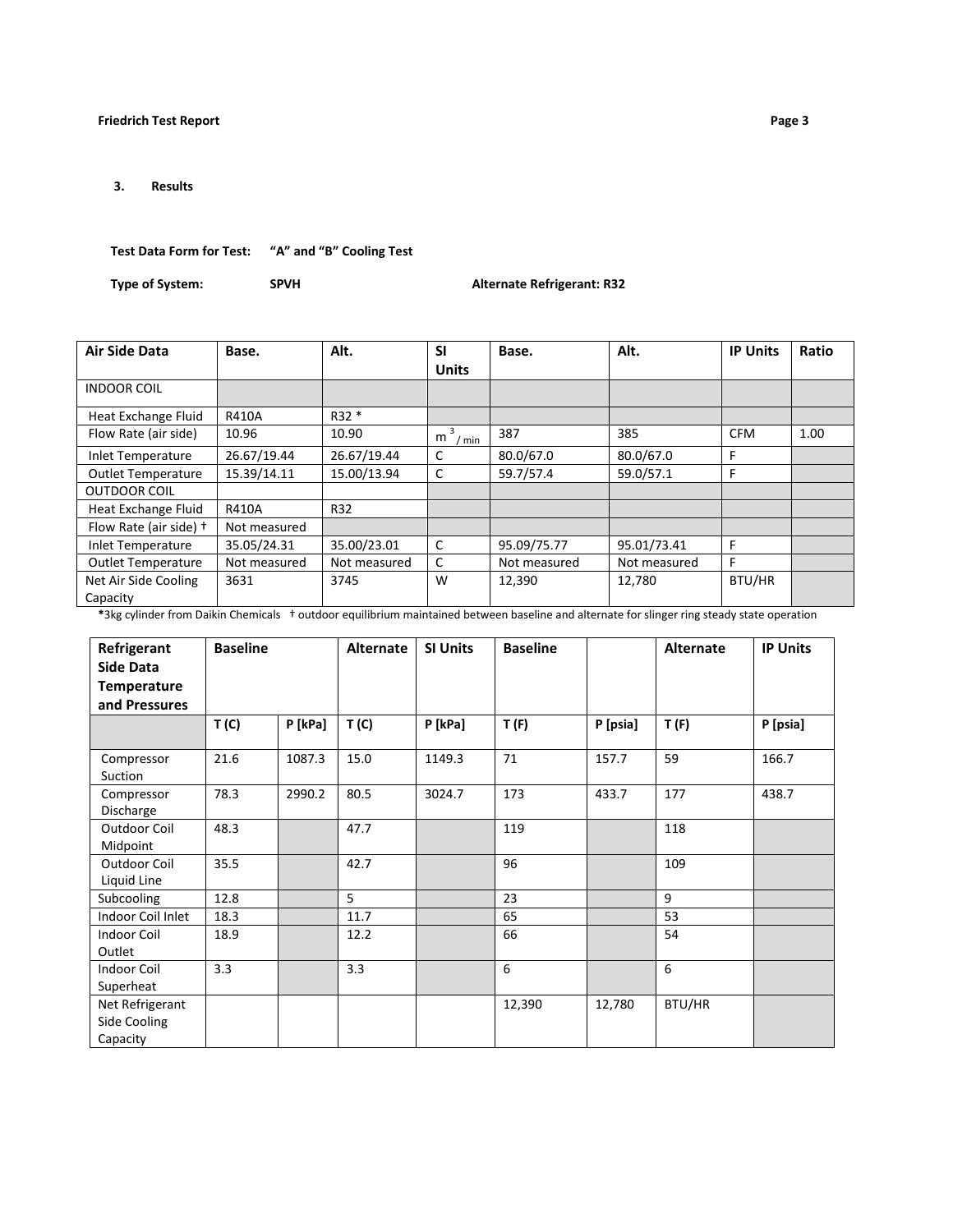**Test Data Form for Test: "A" and "B" Cooling Test**

| Comparison               | Base.      | Alt.       | <b>SI Units</b> | Base.      | Alt.       | <b>IP Units</b> | Ratio |
|--------------------------|------------|------------|-----------------|------------|------------|-----------------|-------|
| Data                     |            |            |                 |            |            |                 |       |
| Mode                     | Cooling    |            |                 |            |            |                 |       |
| (Heating/Cooling)        |            |            |                 |            |            |                 |       |
| Compressor Type          | rotary     | rotary     |                 |            |            |                 |       |
| Compressor               | 11.4       | 11.4       | CC/REV          | 0.69       | 0.69       | CI/REV          | 1.00  |
| Displacement             |            |            |                 |            |            |                 |       |
| Nominal Fan              | 1/4        | 1/4        | hp              |            |            |                 |       |
| <b>Motor Size</b>        |            |            |                 |            |            |                 |       |
| Compr. Motor             | 3500       | 3500       | rpm             |            |            |                 | 1.00  |
| Speed                    |            |            |                 |            |            |                 |       |
| <b>Expansion Device</b>  | Capillary  | Capillary  |                 |            |            |                 |       |
| Type                     |            |            |                 |            |            |                 |       |
| Lubricant Charge         | 0.414      | 0.414      | liters          | 14         | 14         | fl. oz.         | 1.00  |
| Lubricant Type           | POE RB68EP | POE RB68EP |                 | POE RB68EP | POE RB68EP |                 |       |
| Refrigerant              | 1.048      | 0.807      | kg              | 2.31       | 1.78       | Ib.             | 0.77  |
| Charge                   |            |            |                 |            |            |                 |       |
| Refrigerant Mass         |            |            |                 |            |            |                 |       |
| <b>Flow Rate</b>         |            |            |                 |            |            |                 |       |
| Composition, at          |            | n/a        | n/a             |            |            |                 |       |
| compr. inlet if          |            |            |                 |            |            |                 |       |
| applicable               |            |            |                 |            |            |                 |       |
| Indoor Dry               | 26.67      | 26.67      | $\mathsf C$     | 80.0       | 80.0       | $\mathsf F$     |       |
| <b>Bulb/Wet Bulb</b>     | 19.44      | 19.44      | $\mathsf C$     | 67.0       | 67.0       | F               |       |
| Outdoor Dry              | 35.00      | 34.94      | $\mathsf{C}$    | 95.0       | 94.9       | F               |       |
| <b>Bulb/Wet Bulb</b>     | 24.27      | 23.88      | $\mathsf{C}$    | 75.7       | 75.0       | F               |       |
| <b>Total Capacity</b>    | 3631       | 3746       | W               | 12390      | 12780      | Btu/hr.         | 1.03  |
| Sensible Capacity        | 2561       | 2794       | W               | 8738.59    | 9532.35    | Btu/hr.         | 1.09  |
| Total System             | 1254       | 1290       | W               | 1254       | 1290       | W               | 1.03  |
| Power Input *            |            |            |                 |            |            |                 |       |
| Compressor               |            |            | W               |            |            | W               |       |
| Power Input              |            |            |                 |            |            |                 |       |
| <b>Energy Efficiency</b> | 9.88       | 9.9        | W/W             | 9.88       | 9.9        | Btu/Wh          | 1.002 |
| Ratio                    |            |            |                 |            |            |                 |       |
| Coeff. Of                | 2.89       | 2.90       |                 |            |            |                 | 1.002 |
| Performance              |            |            |                 |            |            |                 |       |
| (COP)                    |            |            |                 |            |            |                 |       |

**Type of System:** SPVH SPVH Alternate Refrigerant: R32

\*includes compressor and fan motor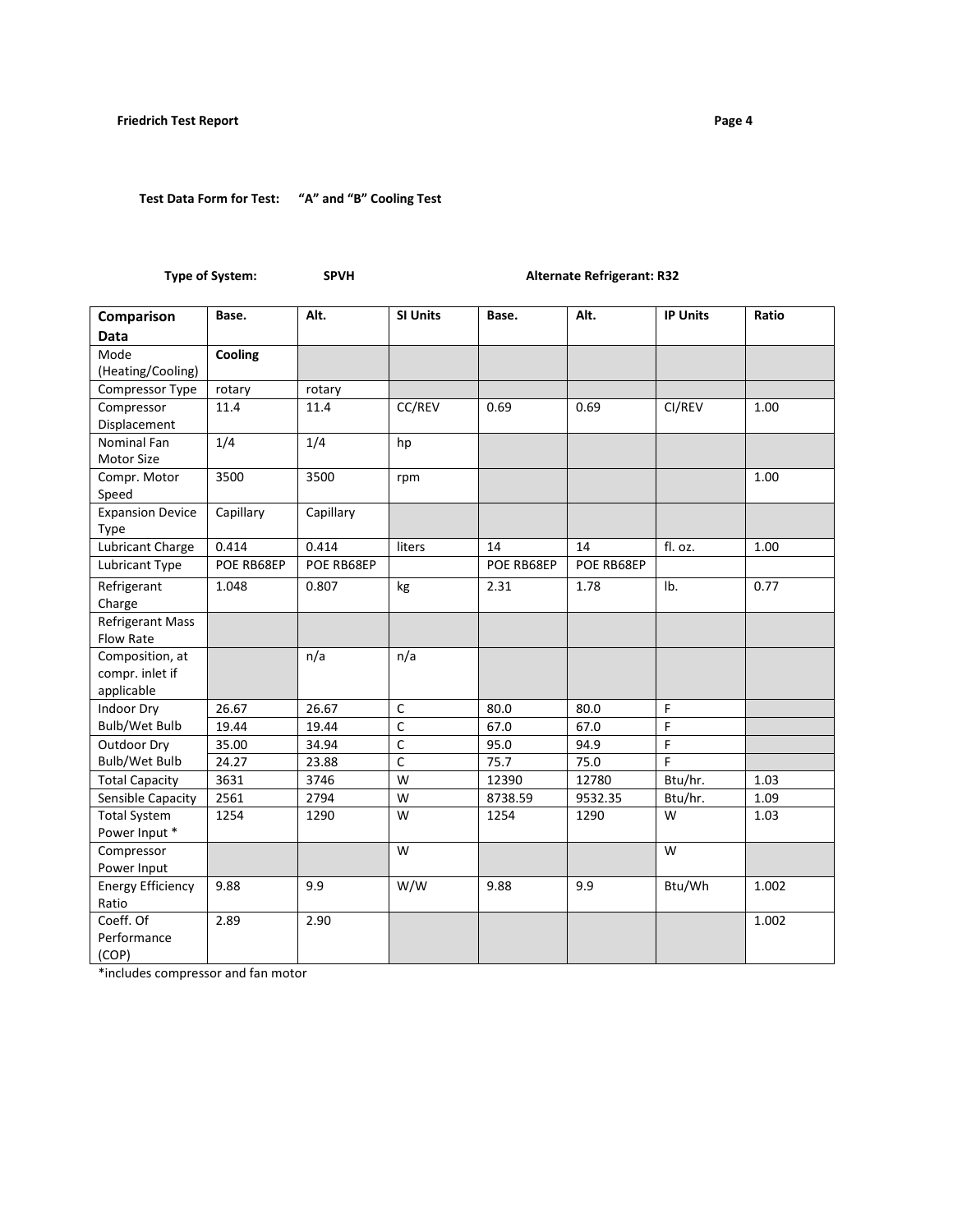**Test Data Form for Test: "A" and "B" Heating Test**

**Type of System:** SPVH SPVH SPVH **Alternate Refrigerant: R32** 

| Air Side Data                    | Base.        | Alt.         | <b>SI Units</b>       | Base.        | Alt.         | <b>IP Units</b> | Ratio |
|----------------------------------|--------------|--------------|-----------------------|--------------|--------------|-----------------|-------|
| <b>INDOOR COIL</b>               |              |              |                       |              |              |                 |       |
| Heat Exchange Fluid              | R410A        | R32          |                       |              |              |                 |       |
| Flow Rate (air side)             | 11.49        | 11.41        | $m^3$ <sub>/min</sub> | 406          | 403          | <b>CFM</b>      | 1.00  |
| <b>Inlet Temperature</b>         | 21.11/12.16  | 21.11/11.23  | C                     | 70.0/53.89   | 70.0/52.21   | F               |       |
| Outlet Temperature               | 36.83        | 34.8         | $\mathsf C$           | 98.3         | 94.6         | F               |       |
| <b>OUTDOOR COIL</b>              |              |              |                       |              |              |                 |       |
| Heat Exchange Fluid              | R410A        | R32          |                       |              |              |                 |       |
| Flow Rate (air side) +           | Not measured |              |                       |              |              |                 |       |
| Inlet Temperature                | 8.34/6.1     | 8.34/6.12    | $\mathsf C$           | 47.01/42.98  | 47.01/43.01  | F               |       |
| <b>Outlet Temperature</b>        | Not measured | Not measured | $\mathsf C$           | Not measured | Not measured | F               |       |
| Net Air Side Heating<br>Capacity | 3195         | 3196         | W                     | 10,900       | 10,910       | BTU/HR          |       |

**†** outdoor equilibrium maintained between baseline and alternate for slinger ring steady state operation

| <b>Refrigerant Side</b><br>Data<br>Temperature<br>and Pressures -<br><b>Heating</b> | <b>Baseline</b> |         | Alternate | <b>SI Units</b> | <b>Baseline</b> |          | Alternate | <b>IP Units</b> |
|-------------------------------------------------------------------------------------|-----------------|---------|-----------|-----------------|-----------------|----------|-----------|-----------------|
|                                                                                     | T(C)            | P [kPa] | T (C)     | P [kPa]         | T(F)            | P [psia] | T(f)      | P [psia]        |
| Compressor<br>Suction                                                               | 2.77            | 797.7   | 3.55      | 830.1           | 37              | 115.7    | 38.4      | 120.4           |
| Compressor<br>Discharge                                                             | 78.3            | 2480.0  | 80.5      | 2415.9          | 142             | 359.7    | 158       | 350.4           |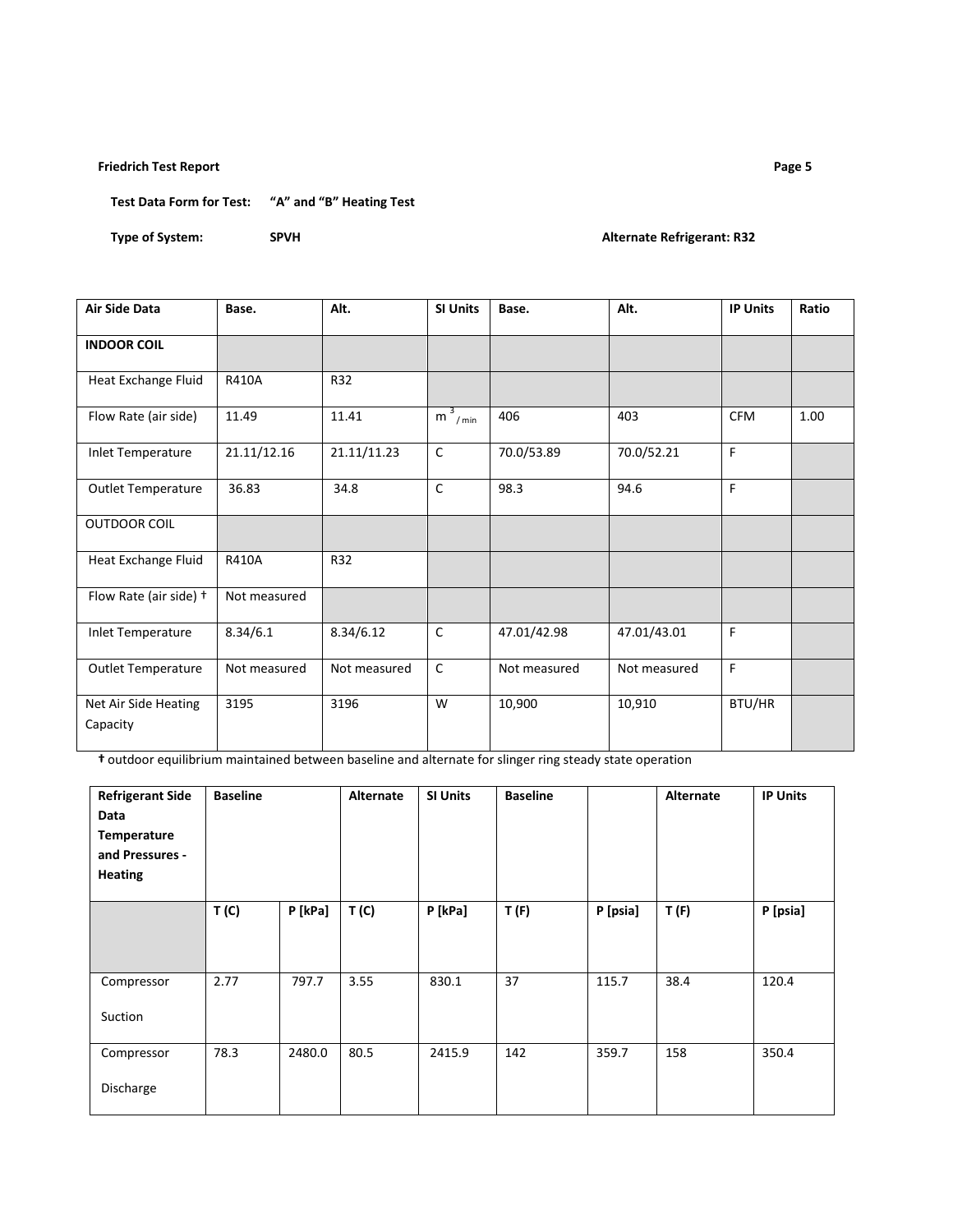### **Test Data Form for Test: "A" and "B" Heating Test (continued)**

### **Type of System:** SPVH SPVH SPVH **Alternate Refrigerant: R32**

| <b>Refrigerant Side</b><br>Data<br>Temperature<br>and Pressures -<br><b>Heating</b> | <b>Baseline</b>   |           | Alternate | <b>SI Units</b> | <b>Baseline</b> |          | Alternate | <b>IP Units</b> |
|-------------------------------------------------------------------------------------|-------------------|-----------|-----------|-----------------|-----------------|----------|-----------|-----------------|
|                                                                                     | T(C)              | $P$ [kPa] | T(C)      | $P$ [kPa]       | T(F)            | P [psia] | T(f)      | P [psia]        |
| <b>Outdoor Coil</b><br>Midpoint                                                     | 0.0               |           | 0.55      |                 | $\overline{32}$ |          | 33        |                 |
| Outdoor Coil<br>Liquid Line                                                         | 28.3              |           | 35        |                 | 83              |          | 95        |                 |
| Expansion<br>Device Inlet                                                           | Not<br>measured   |           |           |                 |                 |          |           |                 |
| Subcooling                                                                          |                   |           |           |                 |                 |          |           |                 |
| Indoor Coil Inlet                                                                   | 57.2              |           | 63.8      |                 | 135             |          | 147       |                 |
| <b>Indoor Coil</b><br>Outlet                                                        | $\overline{27.7}$ |           | 33.7      |                 | 81.9            |          | 92.7      |                 |
| <b>Indoor Coil</b><br>Superheat                                                     |                   |           |           |                 |                 |          |           |                 |
| Net Refrigerant<br><b>Side Heating</b><br>Capacity                                  |                   |           |           |                 | 10,900          | 10,910   | BTU/HR    |                 |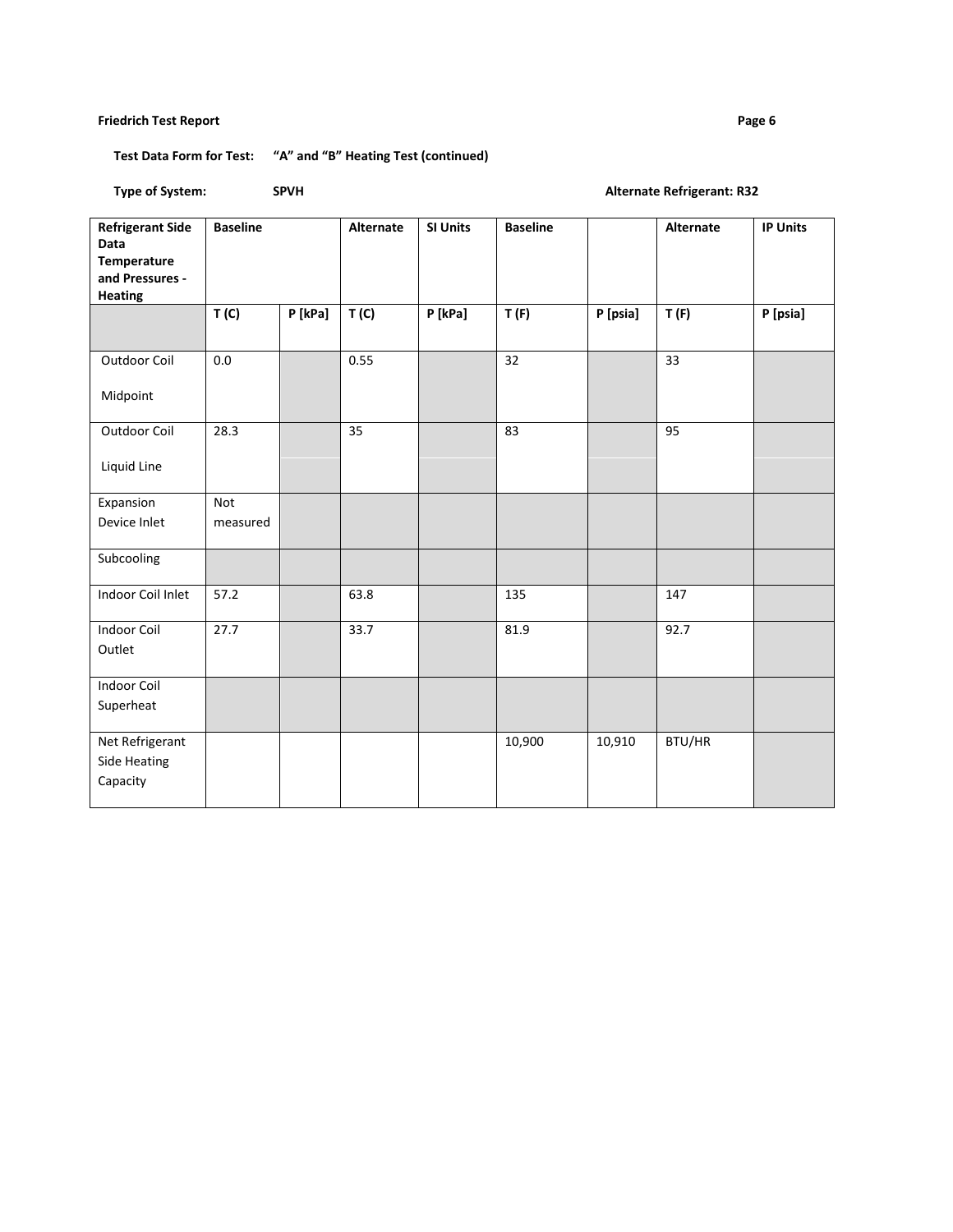**Test Data Form for Test: "A" and "B" Heating Test**

### **Type of System:** SPVH SPVH SPVH **Alternate Refrigerant: R32**

| <b>Comparison Data</b>   | Base.          | Alt.       | <b>SI Units</b> | Base.      | Alt.       | <b>IP Units</b> | Ratio |
|--------------------------|----------------|------------|-----------------|------------|------------|-----------------|-------|
| <b>Mode</b>              | <b>Heating</b> |            |                 |            |            |                 |       |
| (Heating/Cooling)        |                |            |                 |            |            |                 |       |
| <b>Compressor Type</b>   | rotary         | rotary     |                 |            |            |                 |       |
| Compressor               | 11.4           | 11.4       | CC/REV          | 0.69       | 0.69       | CI/REV          | 1.00  |
| <b>Displacement</b>      |                |            |                 |            |            |                 |       |
| <b>Nominal Fan</b>       | 1/4            | 1/4        | hp              |            |            |                 |       |
| <b>Motor Size</b>        |                |            |                 |            |            |                 |       |
| Compressor               | 3500           | 3500       | rpm             |            |            |                 | 1.00  |
| <b>Motor Speed</b>       |                |            |                 |            |            |                 |       |
| <b>Expansion Device</b>  | Capillary      | Capillary  |                 |            |            |                 |       |
| <b>Type</b>              |                |            |                 |            |            |                 |       |
| <b>Lubricant Charge</b>  | 0.414          | 0.414      | liters          | 14         | 14         | fl. oz.         | 1.00  |
| <b>Lubricant Type</b>    | POE RB68EP     | POE RB68EP |                 | POE RB68EP | POE RB68EP |                 |       |
| Refrigerant              | 1.048          | 0.807      | kg              | 2.31       | 1.78       | Lb.             | 0.77  |
| Charge                   |                |            |                 |            |            |                 |       |
| <b>Refrigerant Mass</b>  |                |            |                 |            |            |                 |       |
| <b>Flow Rate</b>         |                |            |                 |            |            |                 |       |
| Composition, at          |                | n/a        | n/a             |            |            |                 |       |
| compr. inlet if          |                |            |                 |            |            |                 |       |
| applicable               |                |            |                 |            |            |                 |       |
| <b>Indoor Dry Bulb</b>   | 21.1           | 21.1       | $\overline{c}$  | 70.0       | 70.0       | F               |       |
|                          |                |            |                 |            |            |                 |       |
| <b>Wet Bulb</b>          | 12.11          | 11.23      | $\mathsf C$     | 53.8       | 52.21      | $\mathsf F$     |       |
| <b>Outdoor Dry Bulb</b>  | 8.33           | 8.41       | $\overline{c}$  | 47.01      | 47.15      | $\overline{F}$  |       |
|                          |                |            |                 |            |            |                 |       |
| <b>Wet Bulb</b>          | 6.1            | 6.18       | $\overline{C}$  | 42.98      | 43.14      | $\mathsf F$     |       |
| <b>Total Capacity</b>    | 3195           | 3196       | W               | 10,900     | 10,910     | Btu/hr          | 1.00  |
| <b>Sensible Capacity</b> |                |            |                 |            |            |                 |       |
| <b>Total System</b>      | 1122           | 1124       | W               | 1122       | 1124       | W               | 1.00  |
| Power Input *            |                |            |                 |            |            |                 |       |
| Coeff. Of                | 2.85           | 2.84       |                 |            |            |                 | 1.002 |
| Performance<br>(COP)     |                |            |                 |            |            |                 |       |

**\*** Includes compressor and fan motor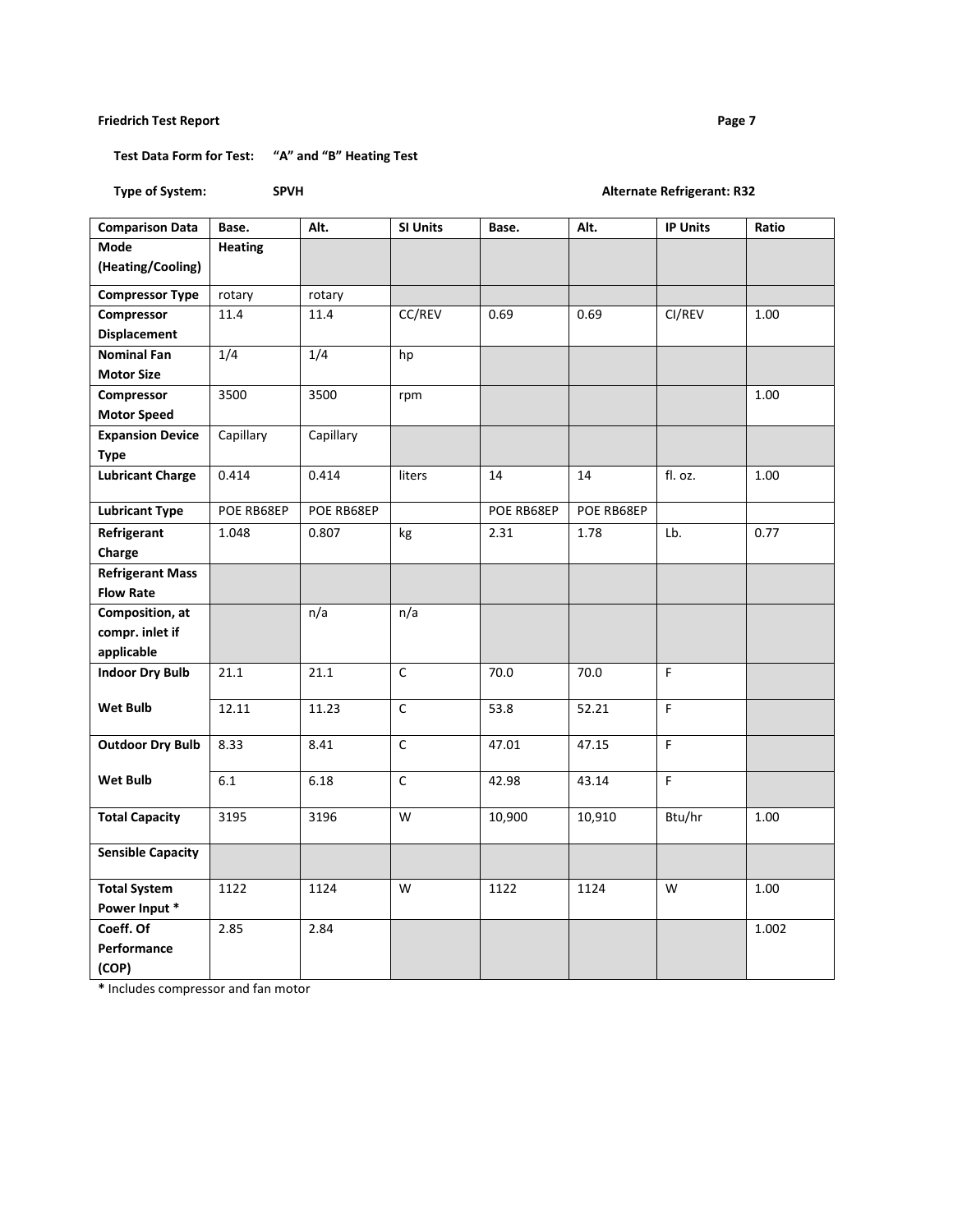#### **4. Conclusions**

The alternate refrigerant was comparable to the R410A system without significant equipment modifications. The R32 capacity and efficiency would improve with further subcooling of the outdoor coil circuit through adjusting the metering device and optimizing the refrigerant charge.

The "drop-in" R32 charge amount was reduced by 22.7% compared to the baseline R410A production system.